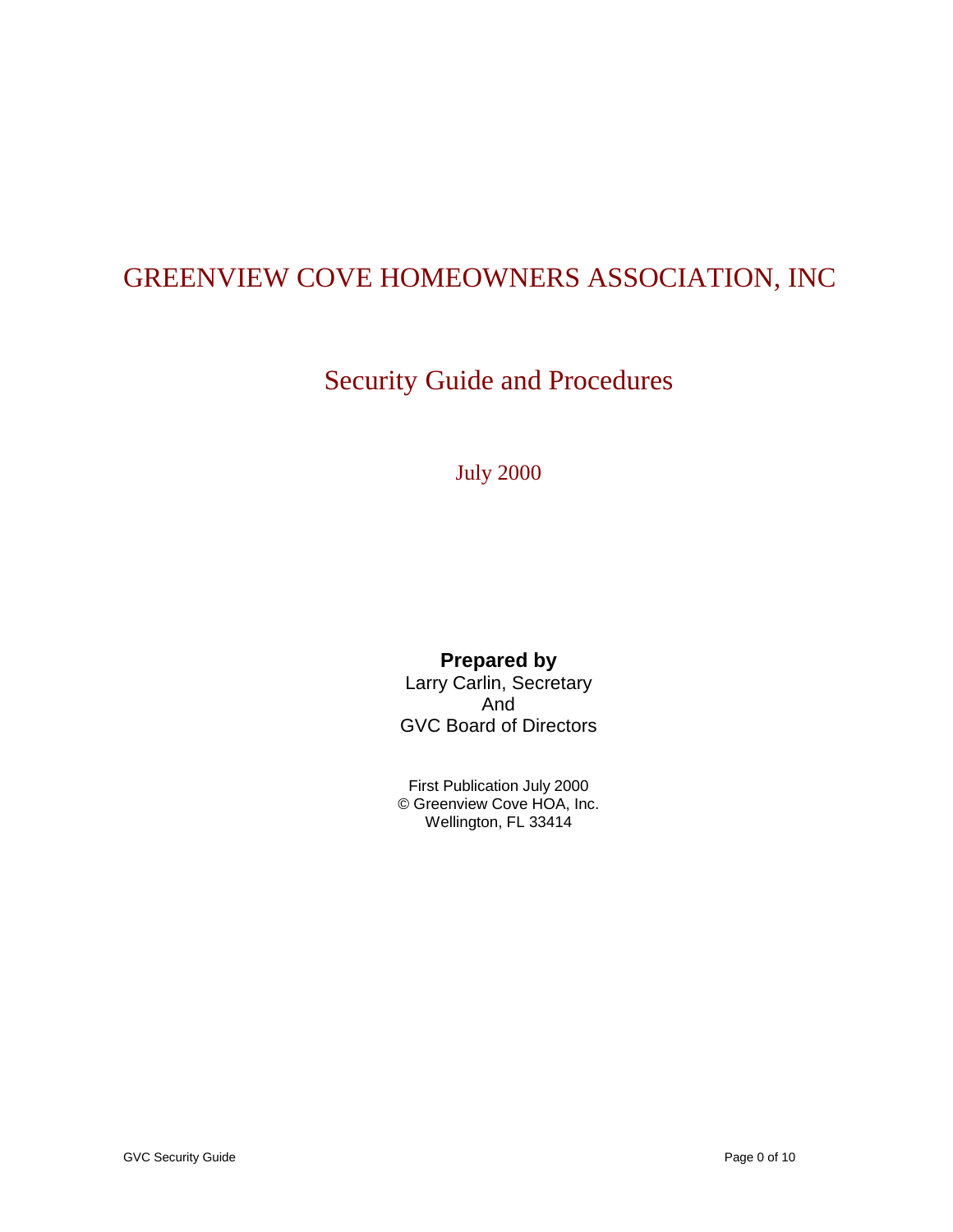# Welcome to Greenview Cove Estates

This guide is intended for Security Officers working in the GVC Guard House. You cannot assume that all persons entering the cove are familiar with the rules and regulations of the community. In addition, we have a large number non-resident traffic that includes contractors, builders, guests, delivery services, etc. You should then be able to use this guide as a quick reference.

No Owner or Occupant shall direct, supervise or in any other manner assert any control over any of the employees of the Association or its Management Company or Security Staff except in matters pertaining to immediate security or access to their own dwelling.

THESE RULES AND REGULATIONS have been promulgated and approved by the Board of Directors of Greenview Cove Homeowners Association, Inc. They have been established to provide maximum health and safety standards for all owners, guests, and lessees, to ensure the privacy and to protect the investments of all lot owners, and shall be enforced, as deemed necessary by the Board of Directors.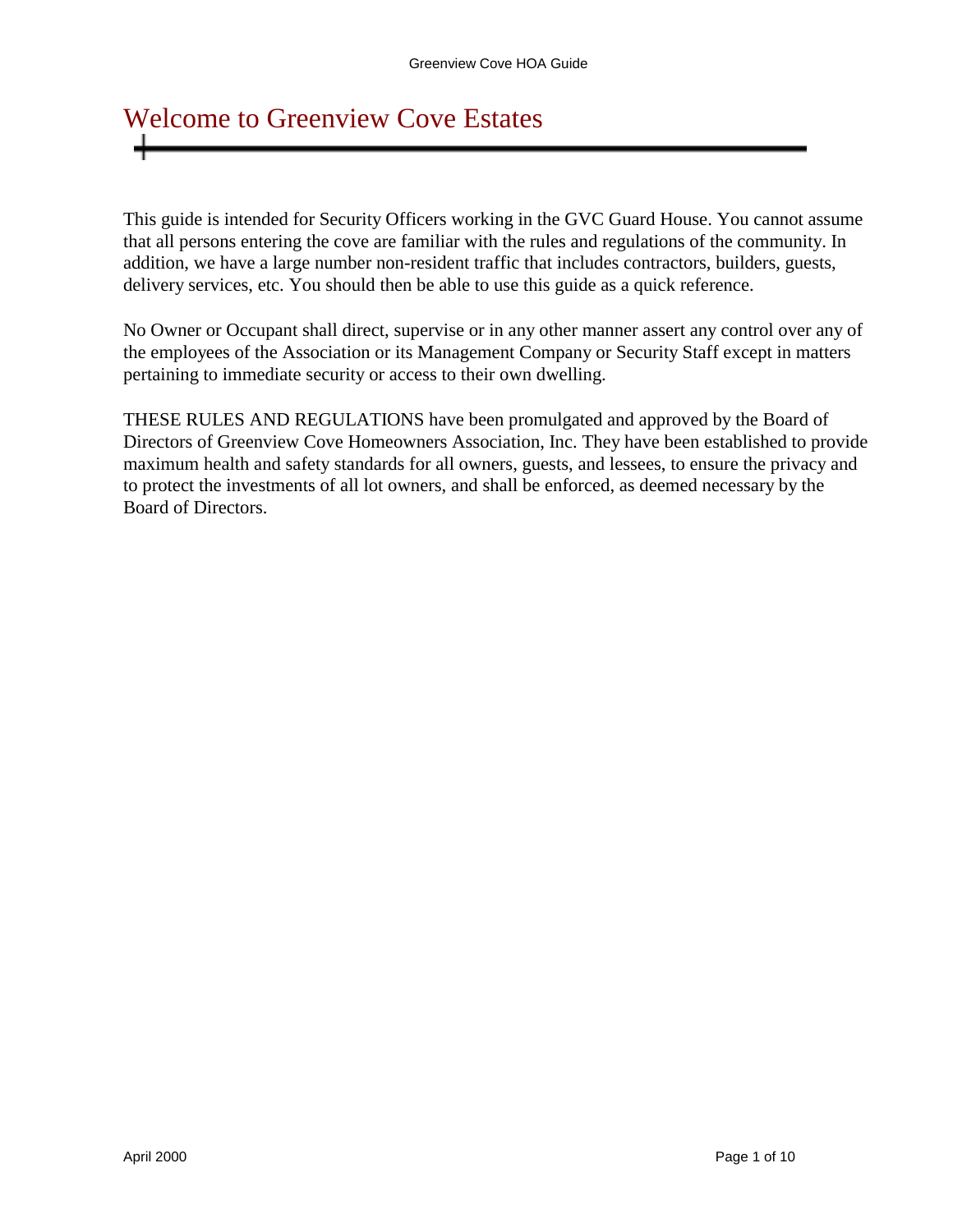#### *Greenview Cove Homeowners' Association, Inc*

#### *Board of Directors - 2000*

| President             | <b>Ellen Garzione</b><br>2072 Henley Place<br>Wellington, FL 33414<br>561.790.4382 (*51 for fax)                                       |
|-----------------------|----------------------------------------------------------------------------------------------------------------------------------------|
| <b>Vice-President</b> | <b>Glenn Steuerman</b><br>2120 Sunderland Ave<br>Wellington, FL 33414<br>561.792.2777<br>561.792.4475 (fax)<br>newlung@aol.com         |
| Secretary             | <b>Lawrence Carlin</b><br>2316 Newbury Dr<br>Wellington, FL 33414<br>561.333.0282<br>561.333.0284 (fax)<br>lvcarlin@att.net            |
| Treasurer             | <b>Eric Bakerman</b><br>13333 Burton Terr<br>Wellington, FL 33414<br>561.792.4860<br>ewb@bakerman.com                                  |
| <b>Director</b>       | <b>Joseph Piegari</b><br>2315 Newbury Dr<br>Wellington, FL 33414<br>561.753.0923 (home)<br>561.791.5000 (office)<br>pja8534962@aol.com |
| <b>Director</b>       | <b>Joseph Calev</b><br>2232 Sunderland Ave<br>Wellington, FL 33414<br>561.793.4113<br>bigredmamamc@aol.com                             |
| <b>Director</b>       | <b>Sherburn Wynn</b><br>2099 Greenview Cove Dr<br>Wellington, FL 33414<br>561.798-6637 (*51 for fax, or call first)                    |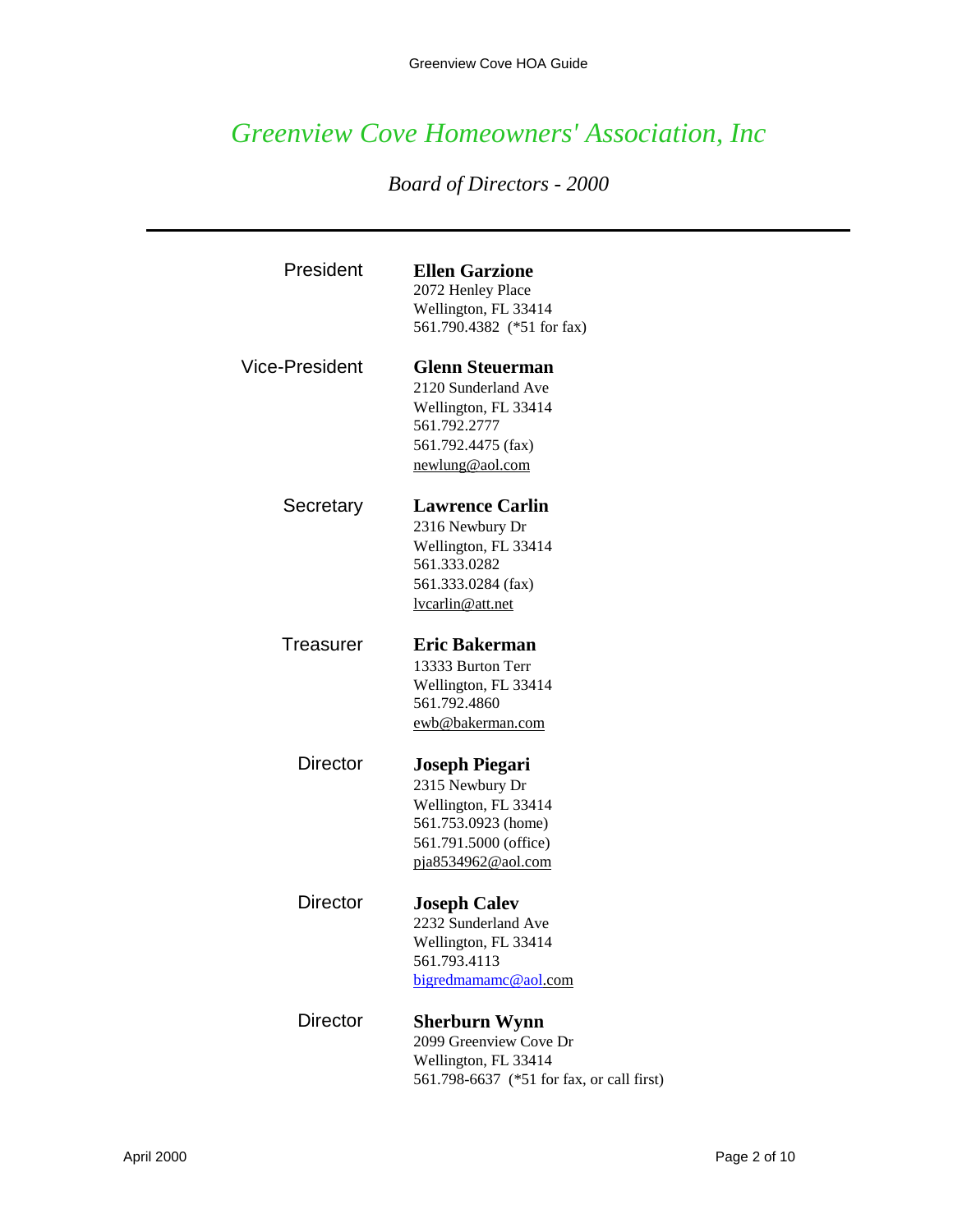#### *Management Company for GVC Homeowners*

For questions about the management, finances or assessments of Greenview Cove, contact:

Phoenix Management Service, Inc 3082 Jog Road Lake Worth, FL 33467

> **Phone: 561.964.1550 Fax: 561.964.8731**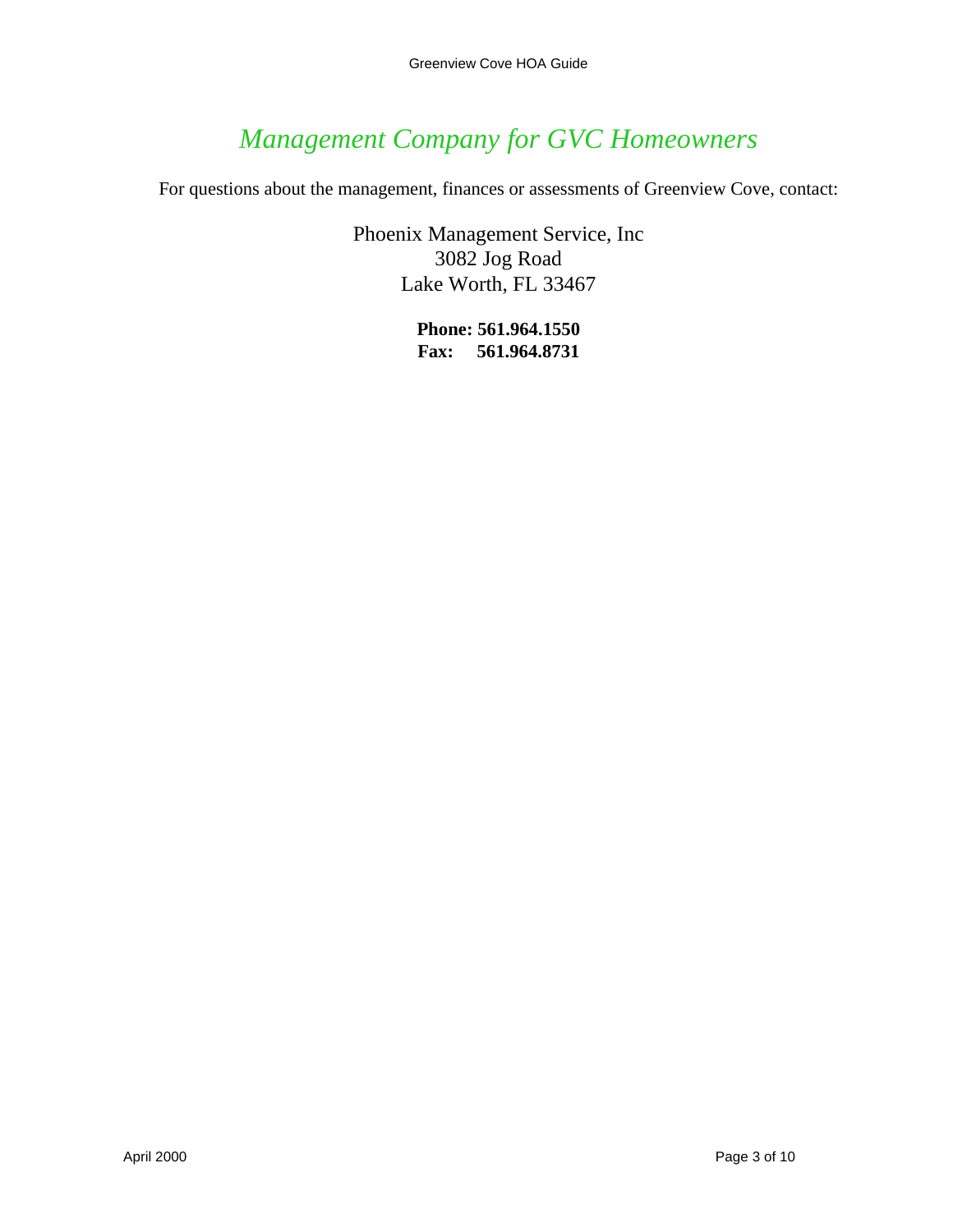

Traffic Rules

The streets and the guardhouse within Greenview Cove are private.

- 1. Speed limits shall be obeyed. The speed limit on all streets is 15 mph (25 km/hr) unless otherwise posted.
- 2. Cul-de-sacs shall not be used in **any** manner other than to facilitate the free flow of vehicular traffic. Any other use shall be a violation unless prior written approval is obtained from the Board or through the Management Company.
- 3. There shall be **no parking** of vehicles along streets or in cul-de-sacs except while moving into a Dwelling Unit. In the event of a large party, parking arrangements must be worked out with neighbors and may not block essential services.
- 4. No vehicle that cannot operate on its own power shall remain within Greenview Cove for more than twenty-four (24) hours. No repair of any vehicle (except for temporary, emergency repair) shall be performed within Greenview Cove.
- 5. No motorcycle, scooter, bicycle, wagon, carriage, shopping cart, chair, bench, table, toy or other article of personal property shall be parked, placed or permitted to stand for any period of time within Greenview Cove, unless such articles are in the Lot Owner's **garage** and in the case of motorized articles, have been previously approved by the Board of Directors.
- 6. No trucks, boats, trailers, recreational vehicles, commercial vehicles or for hire vehicles shall be permitted to be parked, stored or kept on lots or in driveways as defined in Article VII of the Declaration of Restrictions of the Greenview Cove of Wellington P.U.D. The above and all other types of vehicle listed in the Declaration must be stored in a fully enclosed garage or must be kept outside of the Greenview Cove.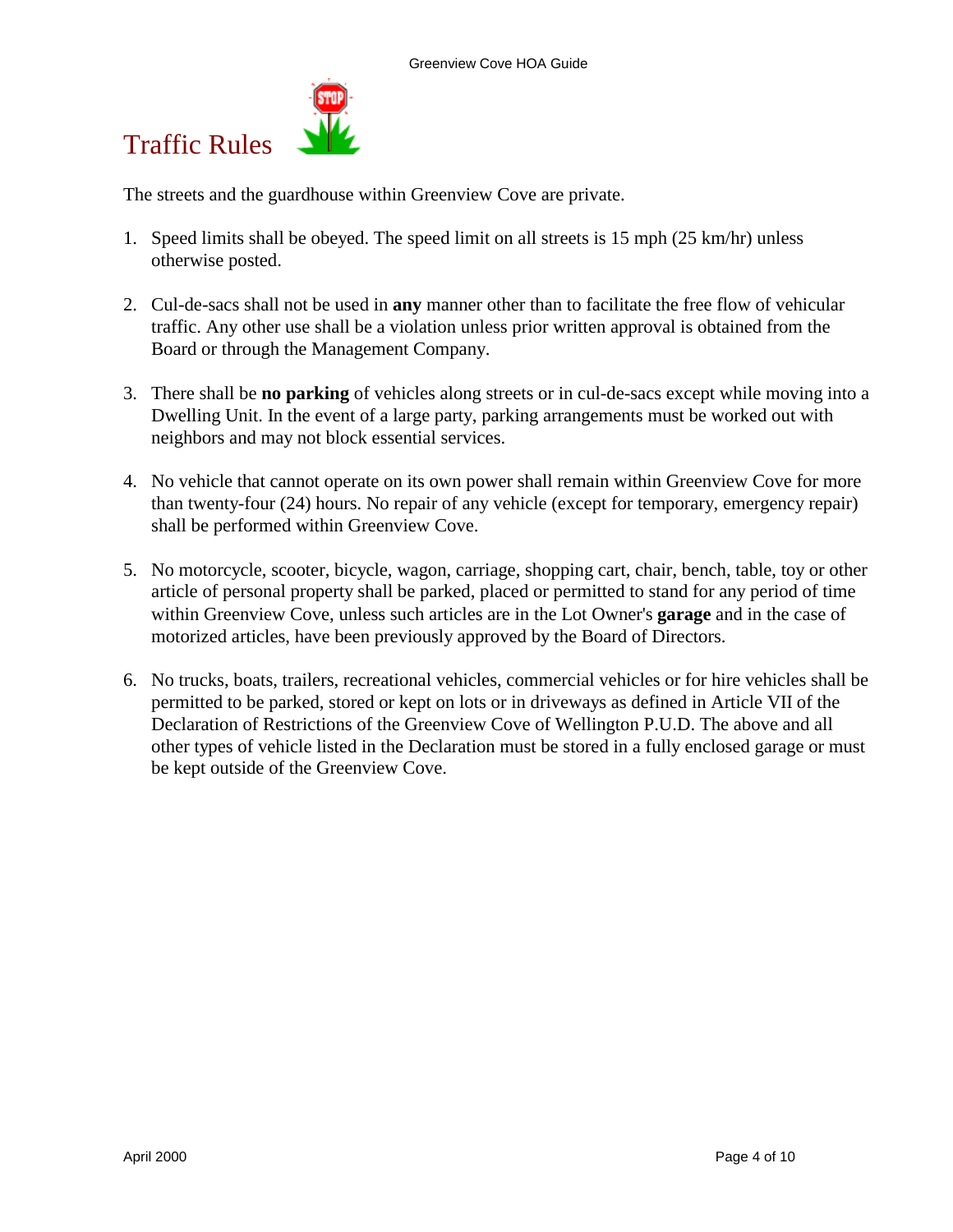

#### CONSTRUCTION SITES

Our rules require that job sites be kept in a clean and orderly condition at all times. No signs, unless required by law, are permitted.

- Playing of loud music is strictly prohibited.
- No alcohol beverages
- No illegal drugs
- No pets allowed.
- Each contractor must provide his own water and electric service. Meters should be installed at the start of construction and such service should not be *borrowed* or bought from another homeowner.

Construction hours are limited to **Monday through Saturday from 7:00 a.m. to 6:00 p.m**. **No** commercial construction, maintenance or repair work shall be performed on Sundays, New Year's Day, Memorial Day, Fourth of July, or Christmas Day (or the days on which these Holidays are celebrated) except in the event of acute emergency repairs.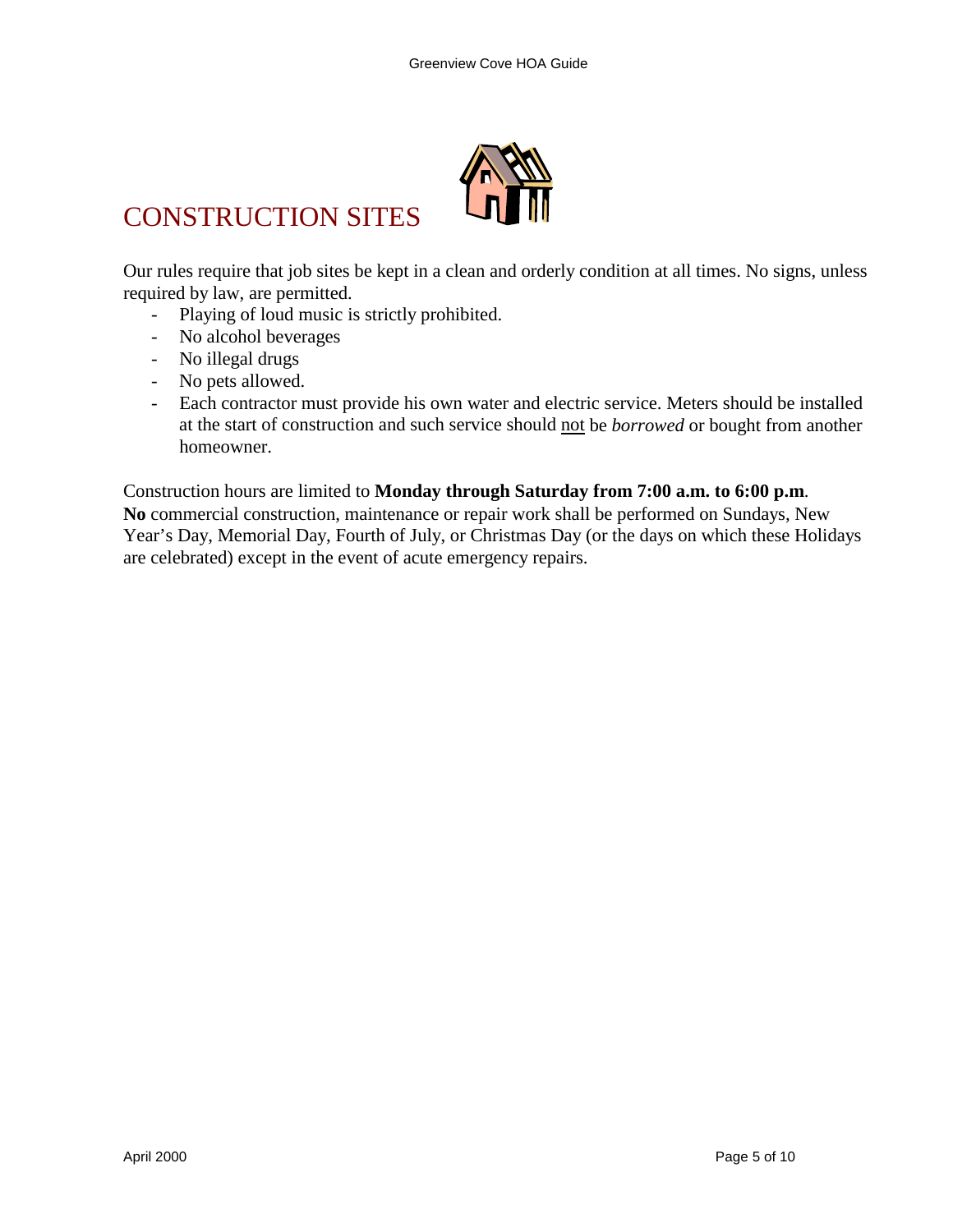

**Guests** 

No visitors shall be permitted in Greenview Cove unless:

- Upon telephone inquiry from the Gatehouse, specific permission is received from the Owner or Occupant allowing the visitor to enter, or
- The guest's name is on a permanent list

Visitors must proceed **directly to the Resident's Unit.** Residents, who expect a guest, should call the Gatehouse in advance at 798.4330, if possible, in order to expedite admission. Residents shall not permit visitors to use the resident's name to enter Greenview Cove for the purpose of touring through the subdivision.

There shall be no vending, peddling, or soliciting orders for sale or distribution of any merchandise, devices, services, periodicals, books, pamphlets or other matter in Greenview Cove.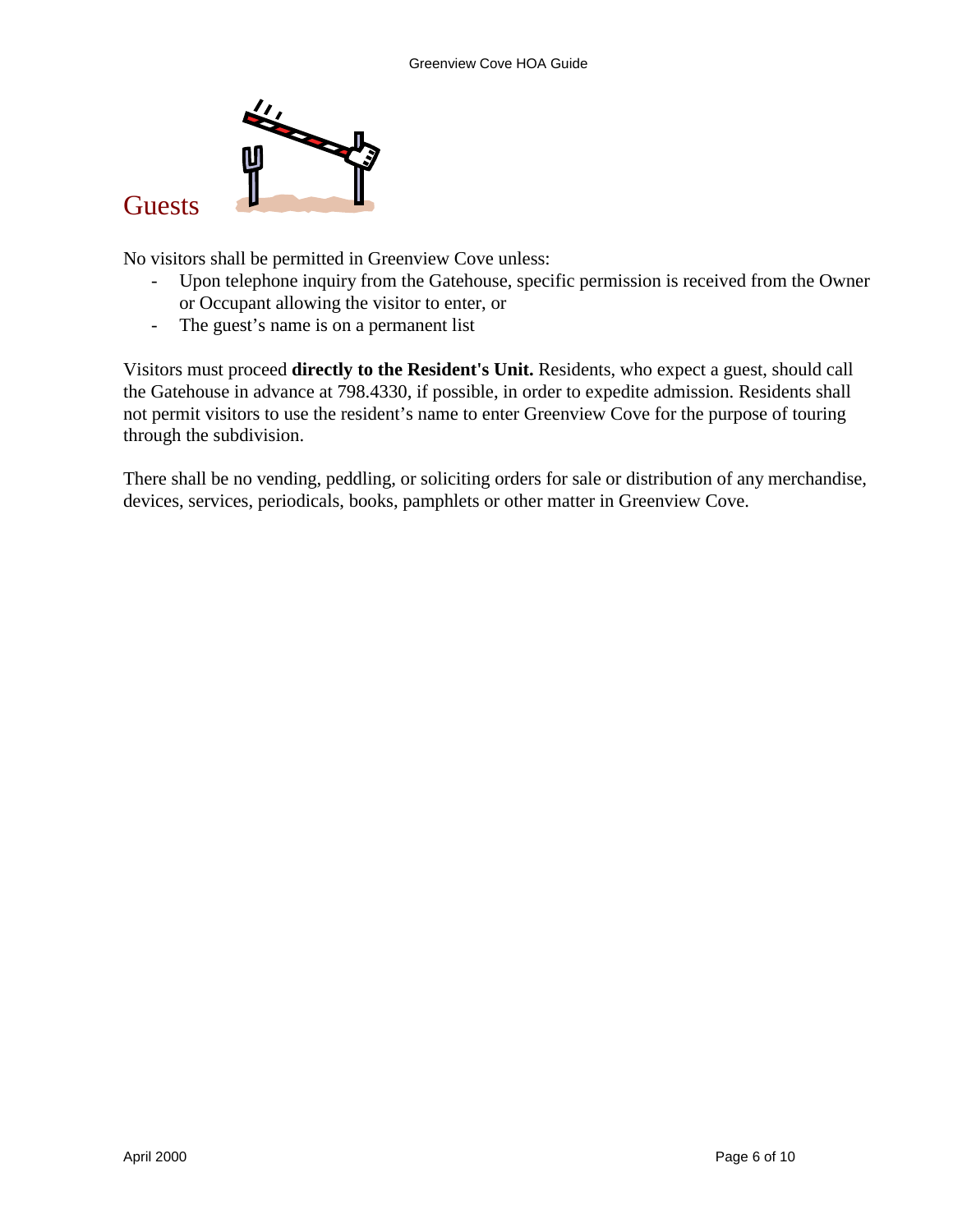

#### Open House Regulations

- 1. Broker Open Houses must adhere to the following regulations:
	- Brokers must present credentials to the Guard at the gate.
	- Brokers must state which unit they are visiting.
	- Guards will have the authority to question adequacy of credentials.
	- No signs may be posted on the property or Common Areas.
- 2. Open Houses to the General Public must satisfy the following requirements:
	- Broker or Owner **must** be in attendance at the property.
	- Guards must be notified in advance as to time and address.
	- Guard must check with Broker or Owner for **each** entry.
	- Broker or Owner must call back to notify guard of arrival of entrant.
	- No signs may be posted on the property or Common Areas.
- 3. No sign, advertisement, notice or other lettering shall be exhibited, displayed, inscribed, painted, posted or affixed in, on or upon any part of the Common Areas, lots, or dwelling units without written permission of the Board of Directors. The foregoing includes signs, posters, advertisements or circulars upon the Common Areas and distributing advertisements or circulars to Dwelling Units within Greenview Cove.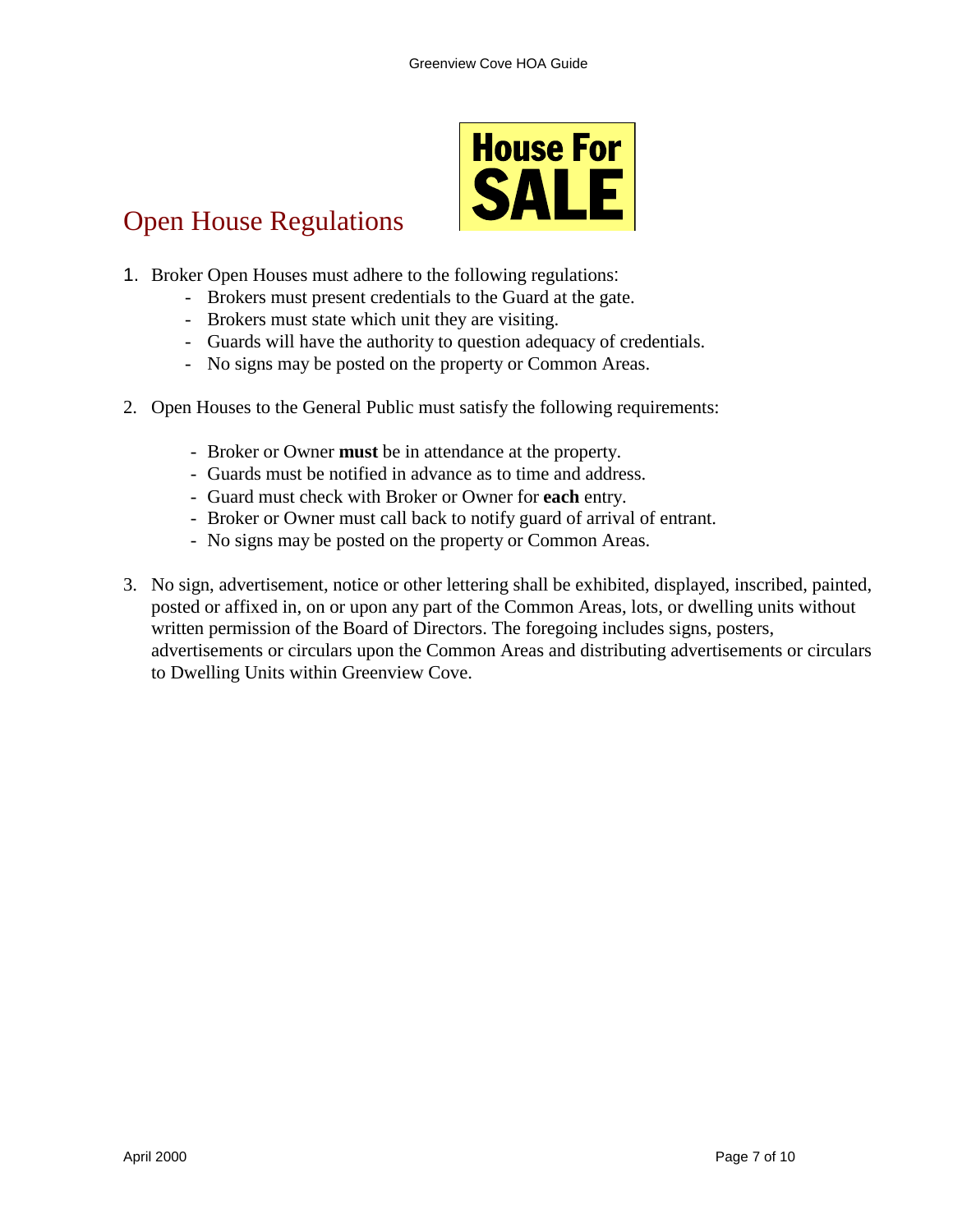#### Car Stickers (barcode labels) for Residents

Stickers are **only** for cars registered to residents. A corporate registration will normally show the resident as the authorized driver. Please return stickers for any car not registered to you. We will check auto registrations and impose fines for violations of these rules and the barcode will be deactivated.

Tenants' barcodes will be de-activated when their leases expire.



The optimum placement of the barcode label is:

- Passenger side or driver's side depending on visibility
- On the outside of the glass
- With the stripes running horizontal (as shown)
- At least 40 but not more than 64 inches above the ground

Most people place them on a rear window as shown but any location will work if it meets the requirements above.

Caution:

April 2000 Page 8 of 11 • The label will probably not be readable if placed on the inside of the glass.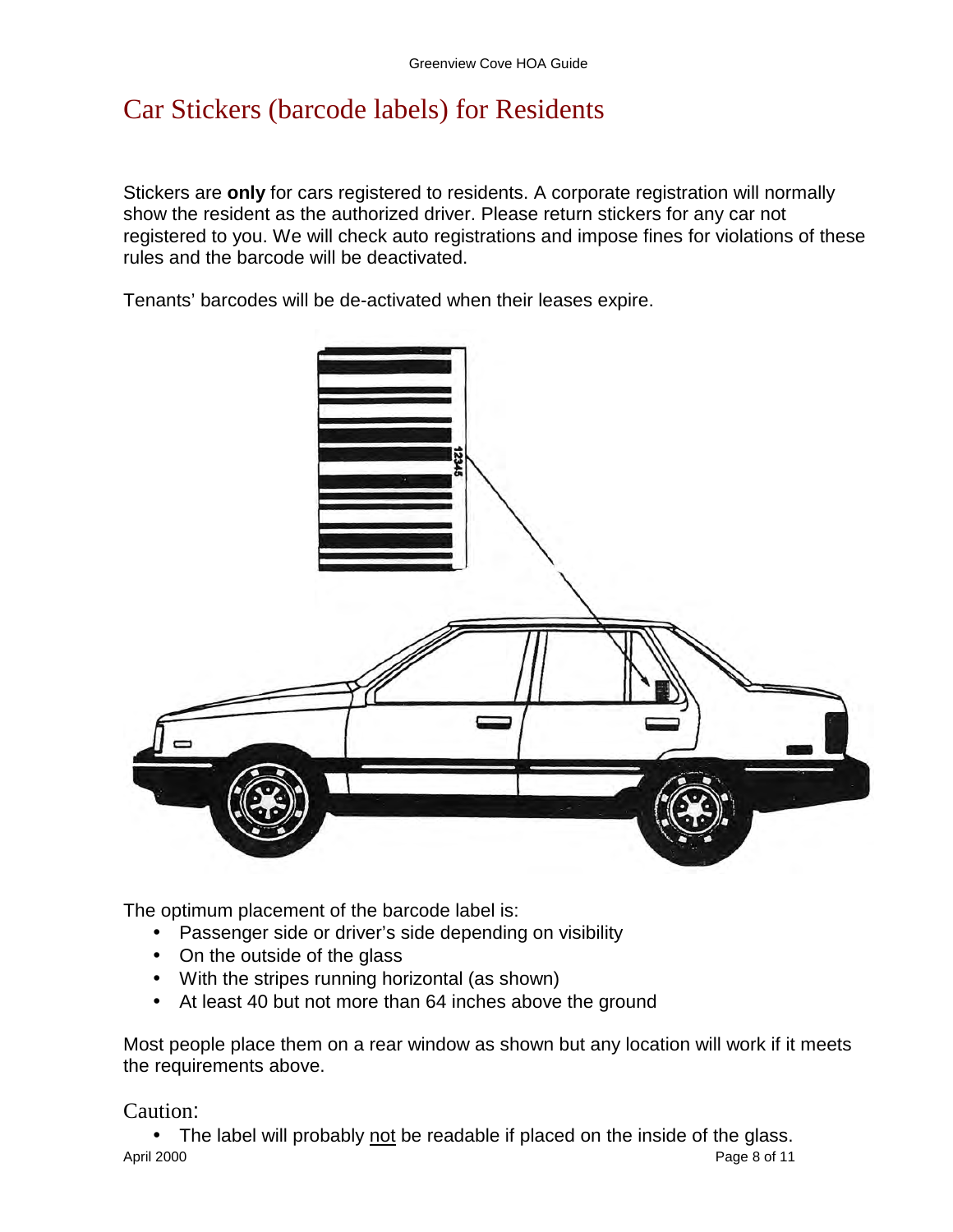#### Greenview Cove HOA Guide

• If placed on a vehicle surface other than glass, it can be difficult to remove without damaging the surface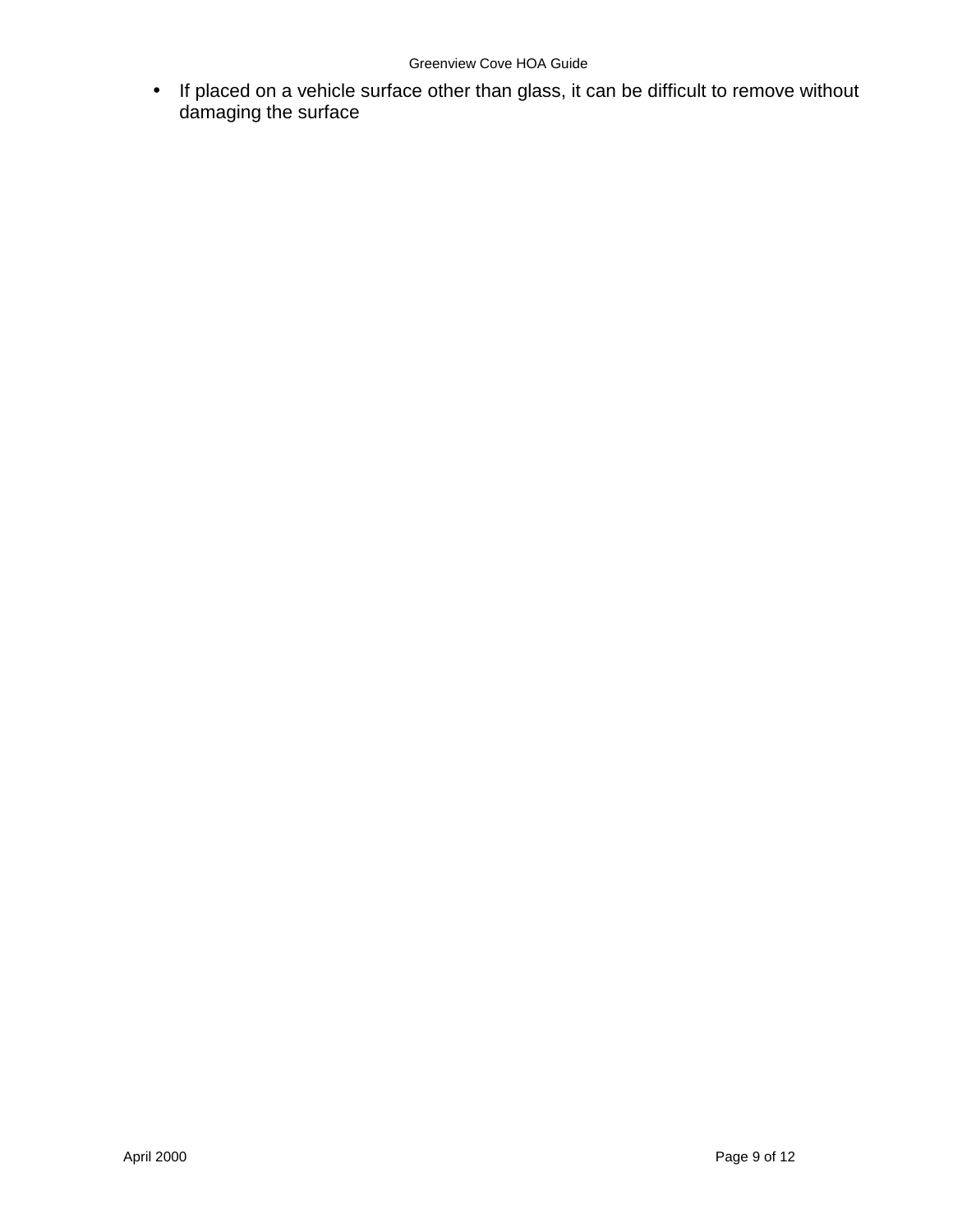

# BURGLAR ALARMS

Palm Beach County requires a permit if you have any kind of (monitored or unmonitored) burglar alarm system. Call 688-3695 and the Sheriff's office will send you the application form. Return this with a check for \$25.00 and you will receive a permit with a number that you must also report to your monitoring service. You must place the decal near your front entrance. Annual renewals require no payment, providing you have had no false alarms.